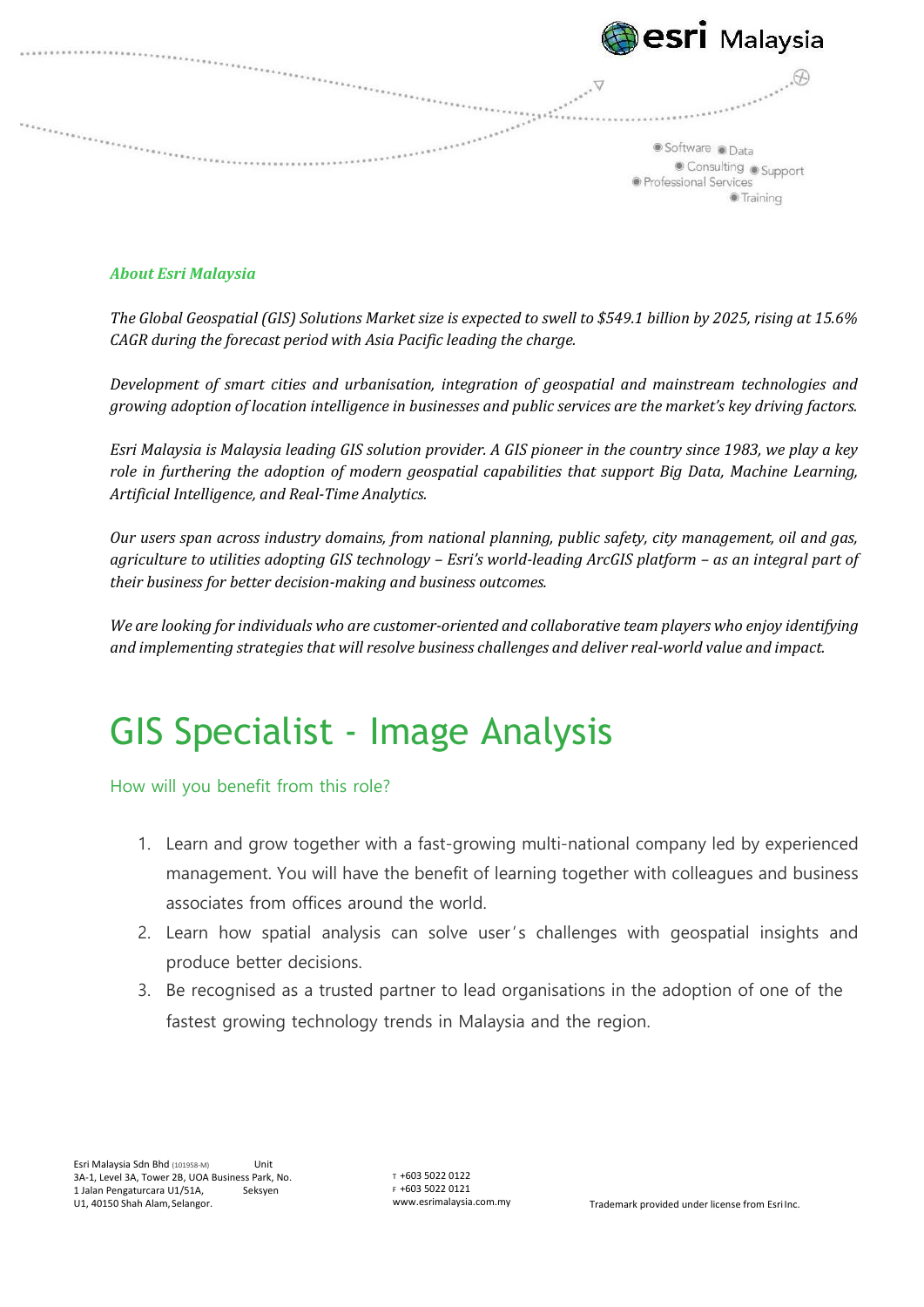| <b>Key accountabilities</b> |                                                                       |
|-----------------------------|-----------------------------------------------------------------------|
| Y)                          | Delivering high quality scalable applications (GIS Software Platform) |
| $\mathcal{Y}$               | Professional Consultation whilst ensuring client satisfaction         |
|                             | Contribution to the team                                              |
|                             | Attain Esri Certification                                             |
|                             | Productivity                                                          |

## Core Responsibilities

- » Contribute to project implementation, training and technical support
- » Contribute to software application development leveraging on a strong GIS software platform
- » Contribute to end-user technical support and technology seminars/exhibitions
- » Implement Esri software and provide technical consulting and support to clients.
- » Contribute to successful and profitable project outcomes, whilst ensuring client satisfaction.
- » Contribute to a positive work environment to attract and retain Professional Services staff to support the growth of Esri Malaysia
- » Promote the core values of Esri Malaysia
- » Contribute to software application development leveraging on a strong GIS software platform
- » Contribute to end-user technical support and technology seminar/conferences
- » To be able to carry out database design and data modeling tasks for both object and relational spatial databases
- » To conduct training courses from basic to advanced courses for ArcGIS
- » Attain Esri Certifications.
- » To support and undertake any other task as requested or assigned by the reporting officer.